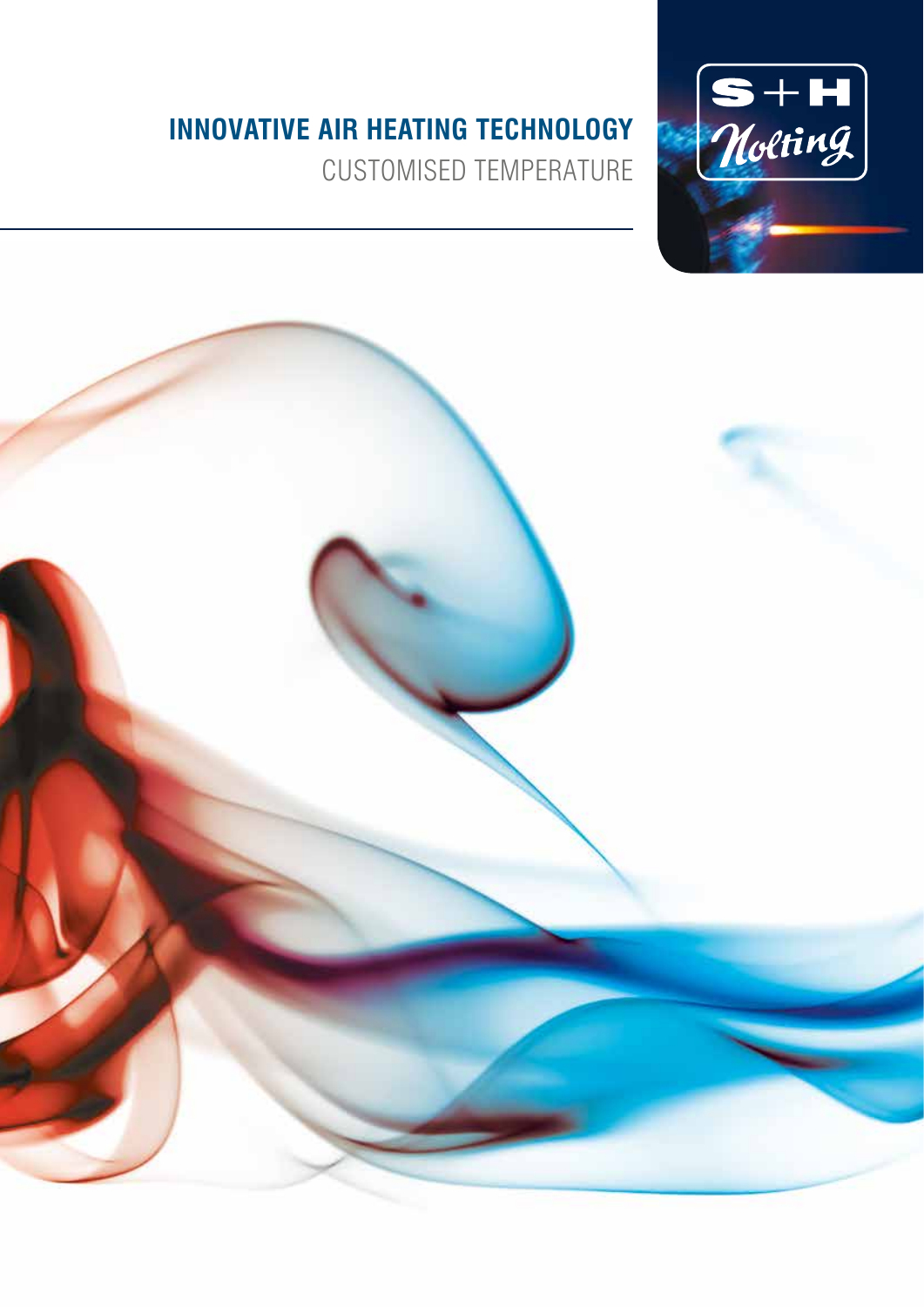

Quality is a tradition for us: skilled craftsmanship, commitment and innovative thinking have been the bedrock of our company success since 1921.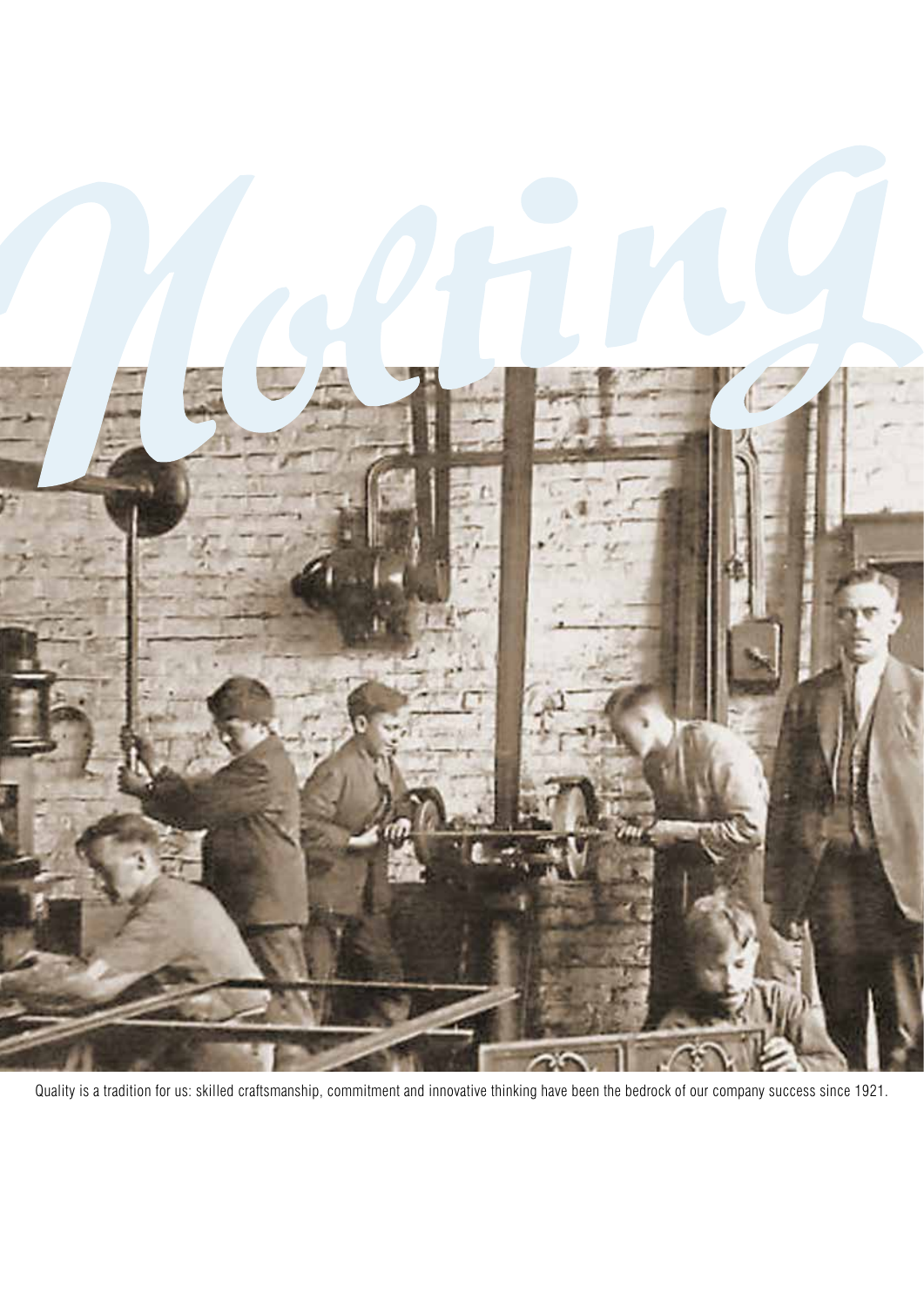#### SINCE 1921. MADE IN GERMANY.



**Gustav Nolting founded a metalwork craftsmanship business in Detmold (fitting, heating and installation technology). There followed decades of continuous growth and specialisation. From 1951 the Eastern Westphalia furniture industry, at that time market leader in Germany, benefited from hotplates and ovens with high-performance furnaces for burning wood residue. There came the addition of plant manufacturing and water heating engineering services. In 1973 our name changed to "GUSTAV NOLTING Neuzeitliche Heiztechnik." Since that time we have been constructing and producing innovative air heating technology machines and units… both fixed and mobile, rapid heating is used worldwide thanks to our attractive cost structure.**

#### **Will And Vision.**

Gustav Nolting was quick to seek business responsibilities, wishing to implement his ideas and do something meaningful. Until the present day our company draw on his skill as a craftsman, motivational leadership and high quality standards. Nevertheless much has changed since the beginning: our markets have turned from domestic to international, while in many companies the unrelenting quest for rapid growth and profitability led to increasing plant size, unforeseen changes and supplier switches. We bucked this trend to remain predictable as a medium-sized company, we specialised further and do our best to be a reliable partner for clients and suppliers: our decision-making and negotiation are not constrained by shortterm profit motives, focusing unreservedly on client needs, and we make a point of consulting our business partners fully. This was obviously a good move, since on a global basis we are now one of the leading producers of innovative air heating technology and high-performance pressure control blowers (air cushion roofs/air domes). Shortage of specialists and fluctuation are not our problems: For 60 years we have been building on our high acceptance rate and creating teams to last decades. Apprentices have turned into excellent craftsmen and technologists, masters and leaders, and this is the essence of our founder's beliefs.

Welcome to Nolting!

Anne Sivet

Annegret Sievert, Chief Manager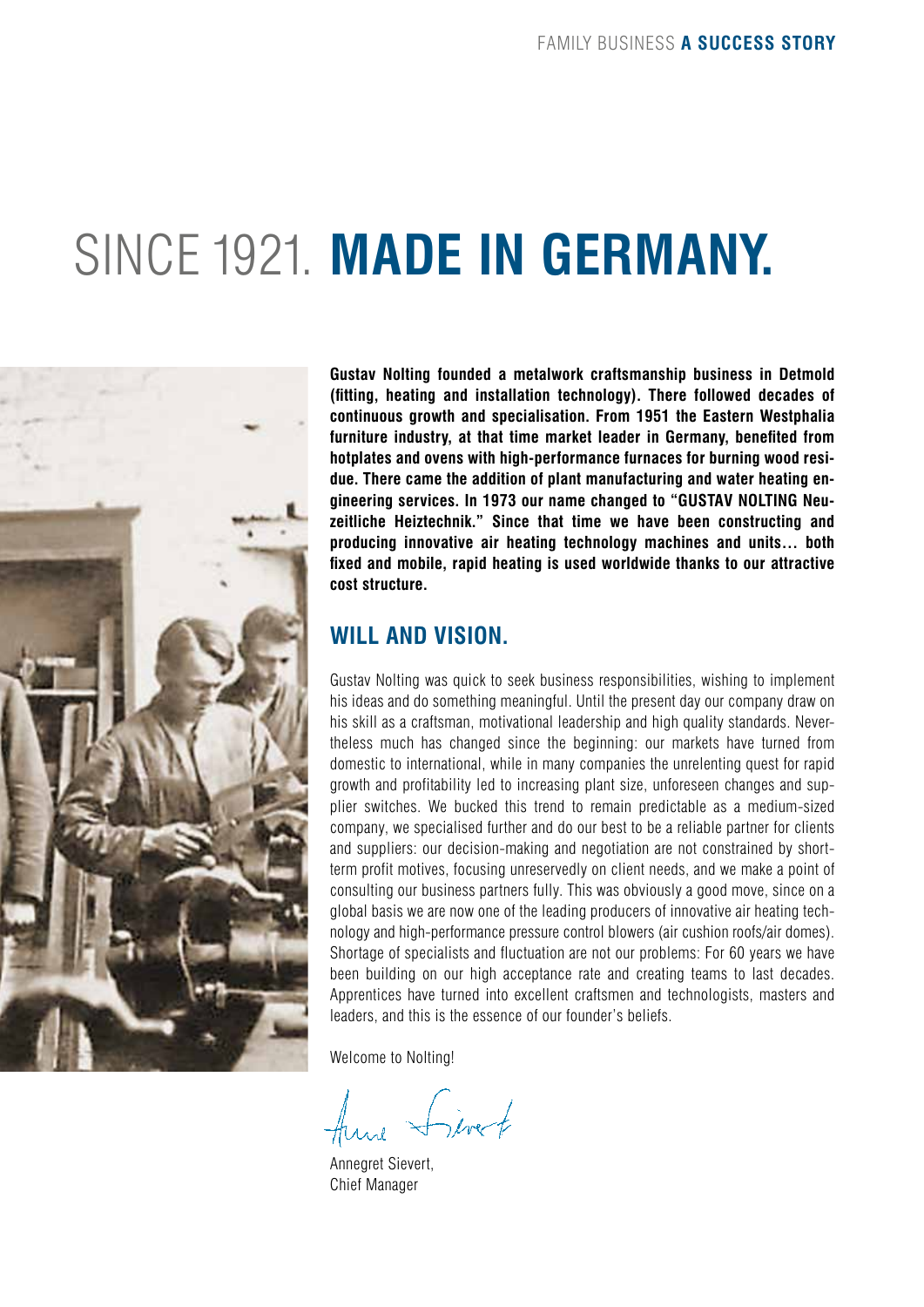

### FOCUSING ON OUR CLIENTS

**S+H Nolting don't indulge in traditional automated mass production: building on our trusty standards of service and technology, we are constantly developing our warm air heaters and pressure control blowers.** 

**Much of our production is adapted to client needs – we are receptive to shortterms requirements, as we draw on our years of solid production experience.**

Our expressed aim is production of high-value, cost-effective, quality products that operate daily on a worldwide basis with reliability and safety! In the process we think and negotiate with both our clients and future development in mind: our warm air heaters and flexible construction also meet the most exacting environmental and cost-effective standards.

All our components are made of high-value materials from reputed suppliers we have been working closely with for decades. We have earned our reputation as an innovative, reliable partner and supplier thanks to our strict awareness of quality and safety, our special know-how in construction/production of special air heating technology machines and our family-run business climate – we have been working with some clients and business partners for "a lifetime". But new clients of  $S + H$  NOLTING can also have high expectations: our technical solutions are always extremely userfriendly, high-performance and cost-effective.

This results in the attractive pricing structure underlying our global competitiveness and ensure we retain our leading market position as producer of special systems and units for air domes and other flexible developments.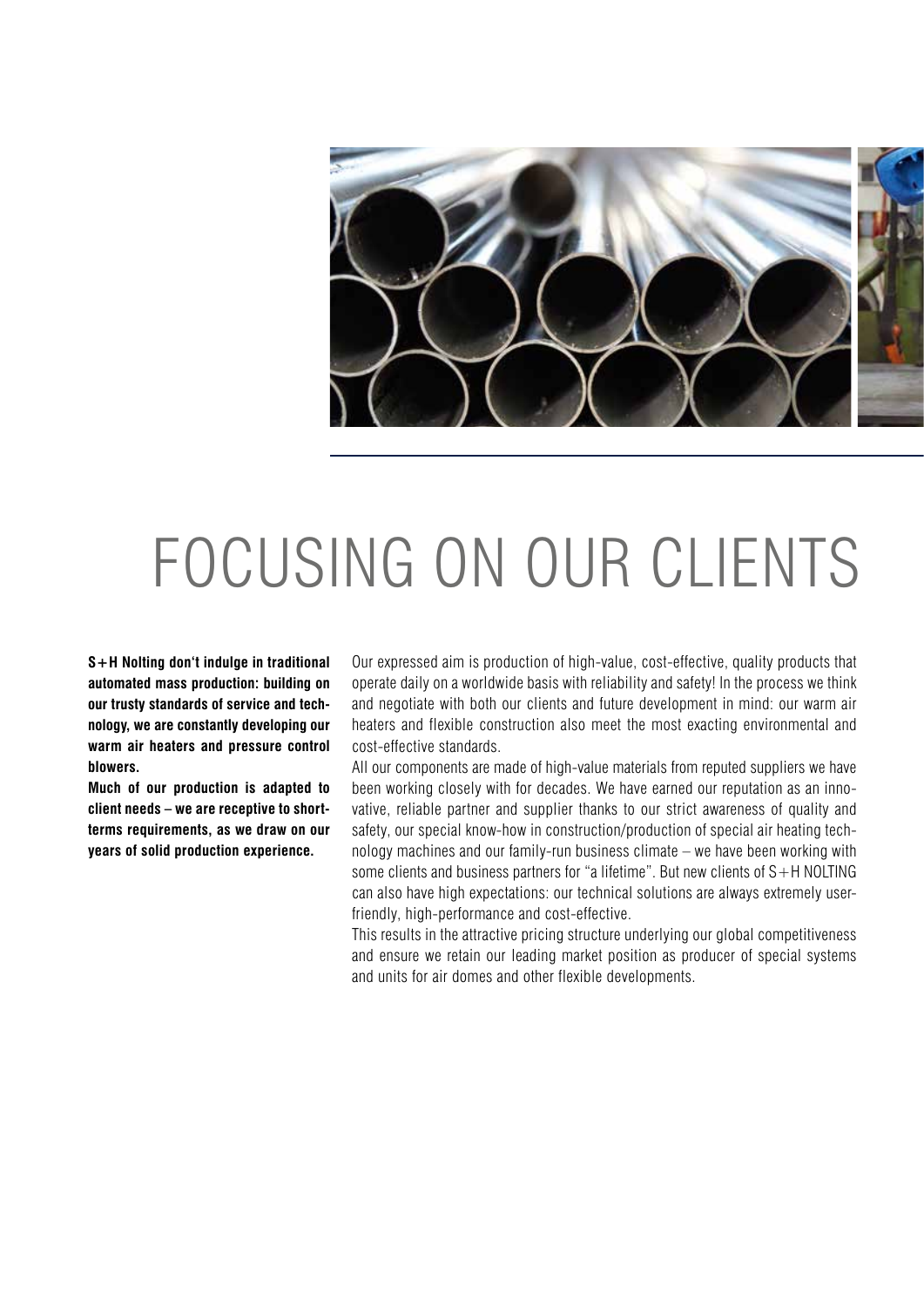

## **SAVE ENERGY!**

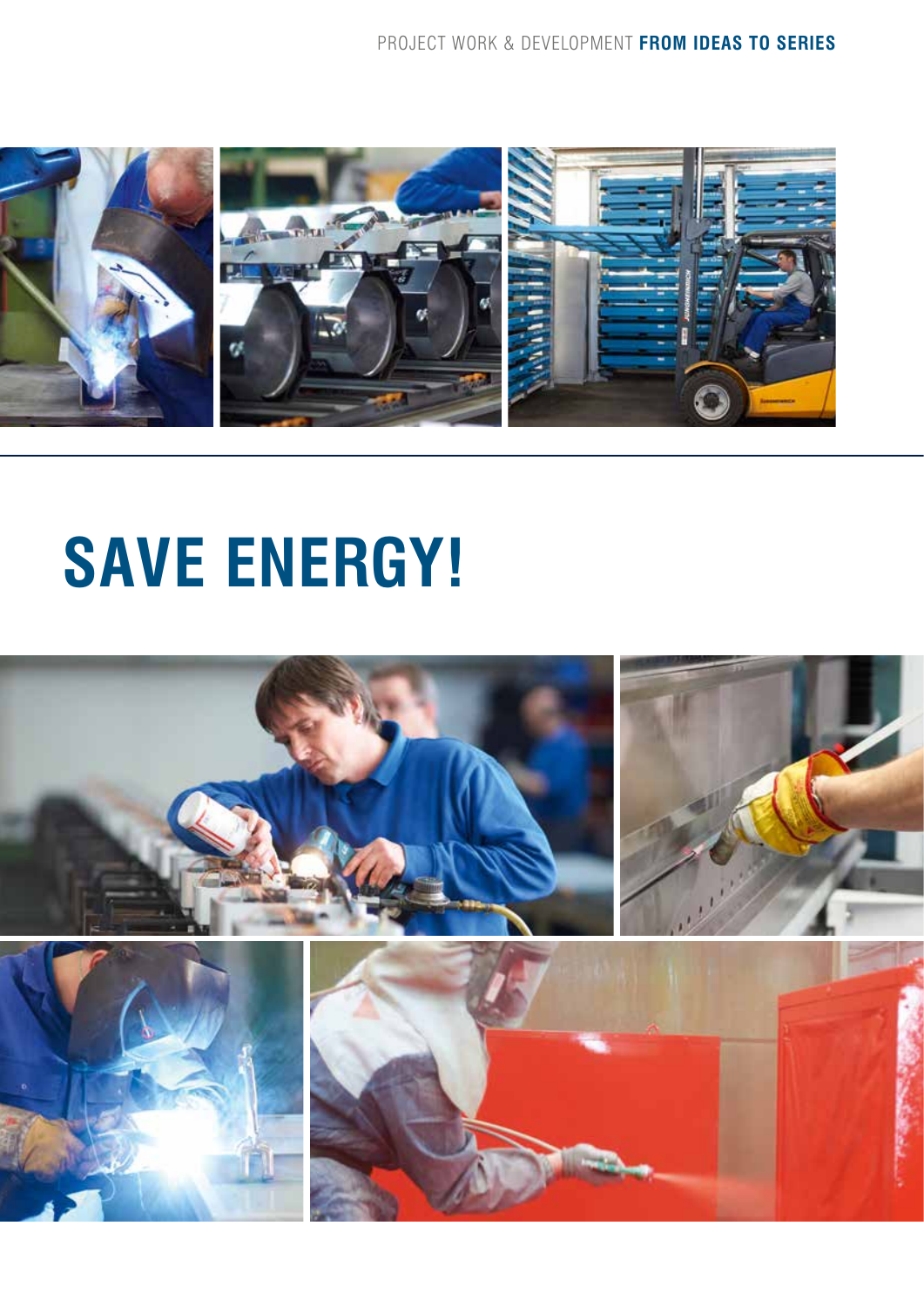

### QUALITY & PRECISION:

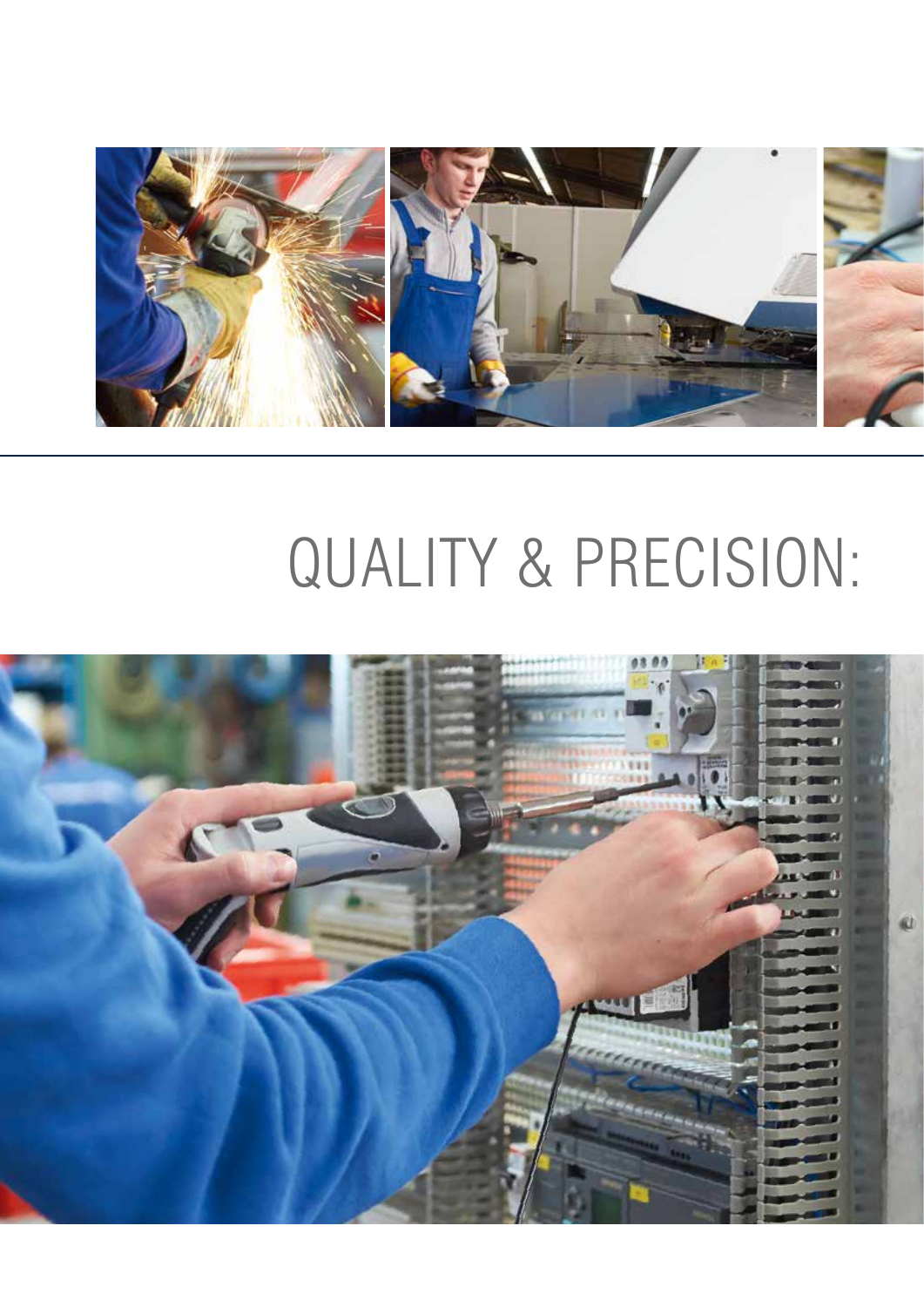

# **PROVEN & CERTIFIED.**

**S+H NOLTING is a medium-sized family business with management focusing on the future and well-placed to handle global competition.**

**All our machines are produced in Detmold to the highest standards – by committed, motivated employees identifying fully with the company's high quality standards and thinking creatively. Many of them trained with us and pursued further qualifications, so they are proud of their technological craftsmanship.**

Modern production methods, the latest CNC technology and our special quality pledge ensure consistently high performance in our products and create a special relationship of trust with our clients. On-going refinement of our warm air heaters, pressure control blowers and ventilation units is proved by our quality control under the internationally-recognised DIN EN ISO 9001:2008 norm. In addition all our products/processes undergo carefully-defined controls aimed at on-going enhancement (KVP by the PDCA cycle).

As DIN EN 1090 (section 1-2) certified welder we are well-placed to meet all demands for welding in steel/stainless steel. High-quality facilities and qualifications enable us to produce special process technology units for high temperatures/large air quantities and support structures.

As far as steel sheeting is concerned, we produce custom-made parts for our clients, complete units and steel/stainless-steel components. Our clients are increasingly impressed by our wide range of products, which allows them to benefit from a onestop shop: Consultation, project planning, production, assembly and after-sales service

We are looking forward to hearing from you and will quickly and flexibly respond to your requests.